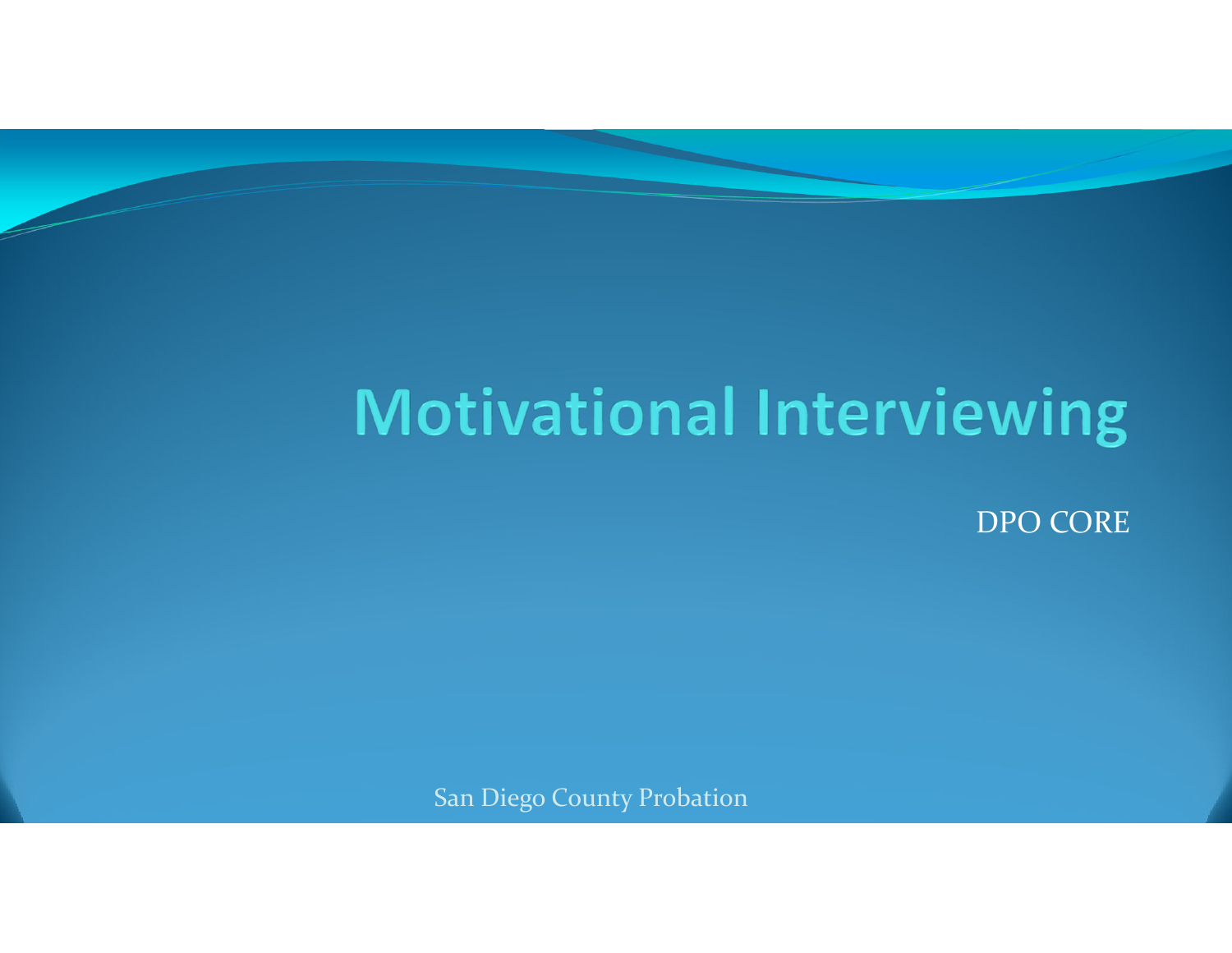# WELCOME TO OUR MORNING

- OBJECTIVES
- 3.4.1 Define motivational interviewing
- 3.4.2 Identify the importance of motivational interviewing as an effective technique

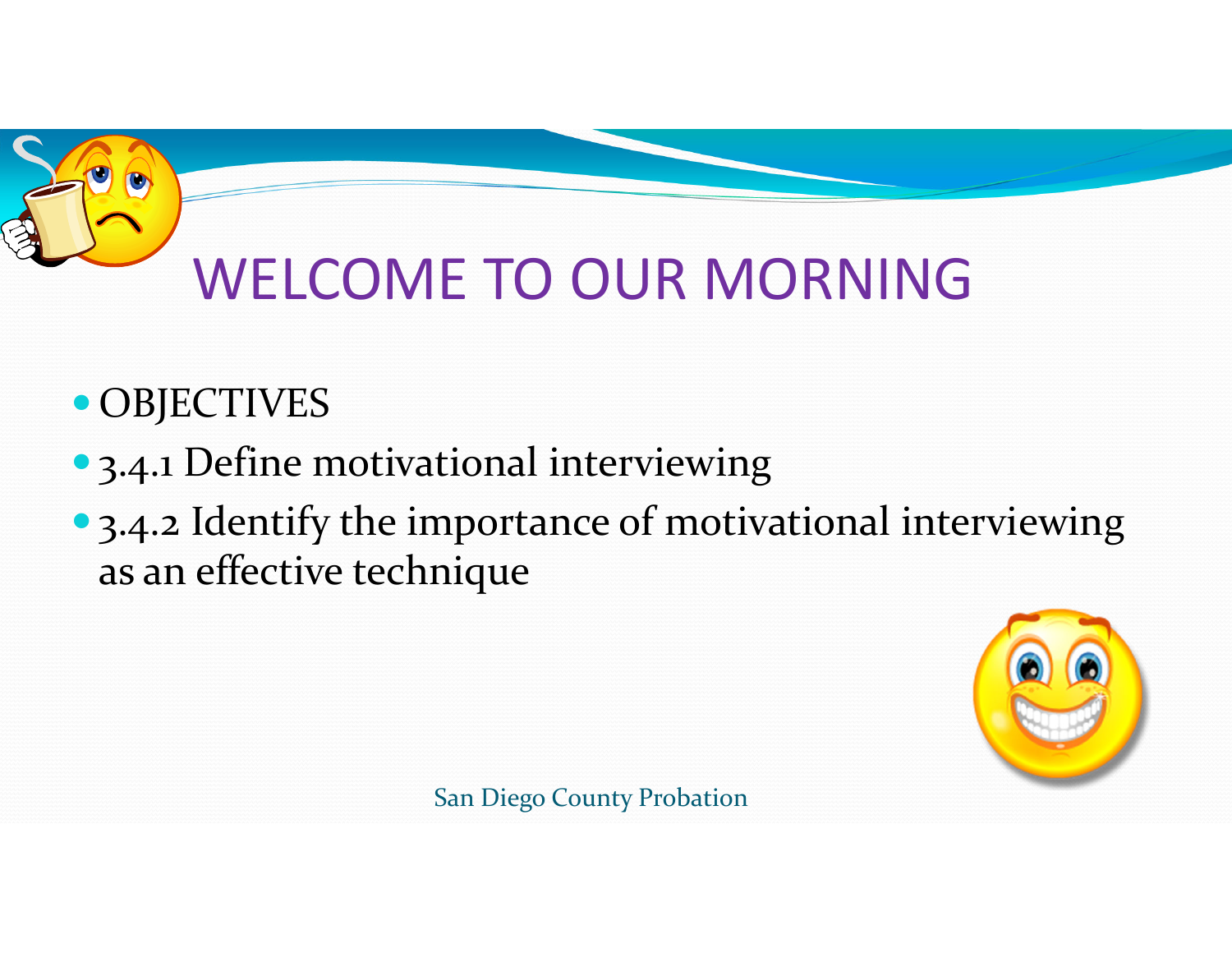### INTRODUCTIONS

- Two Truths and a Lie
- Line Up
- **COMMUNICATION**

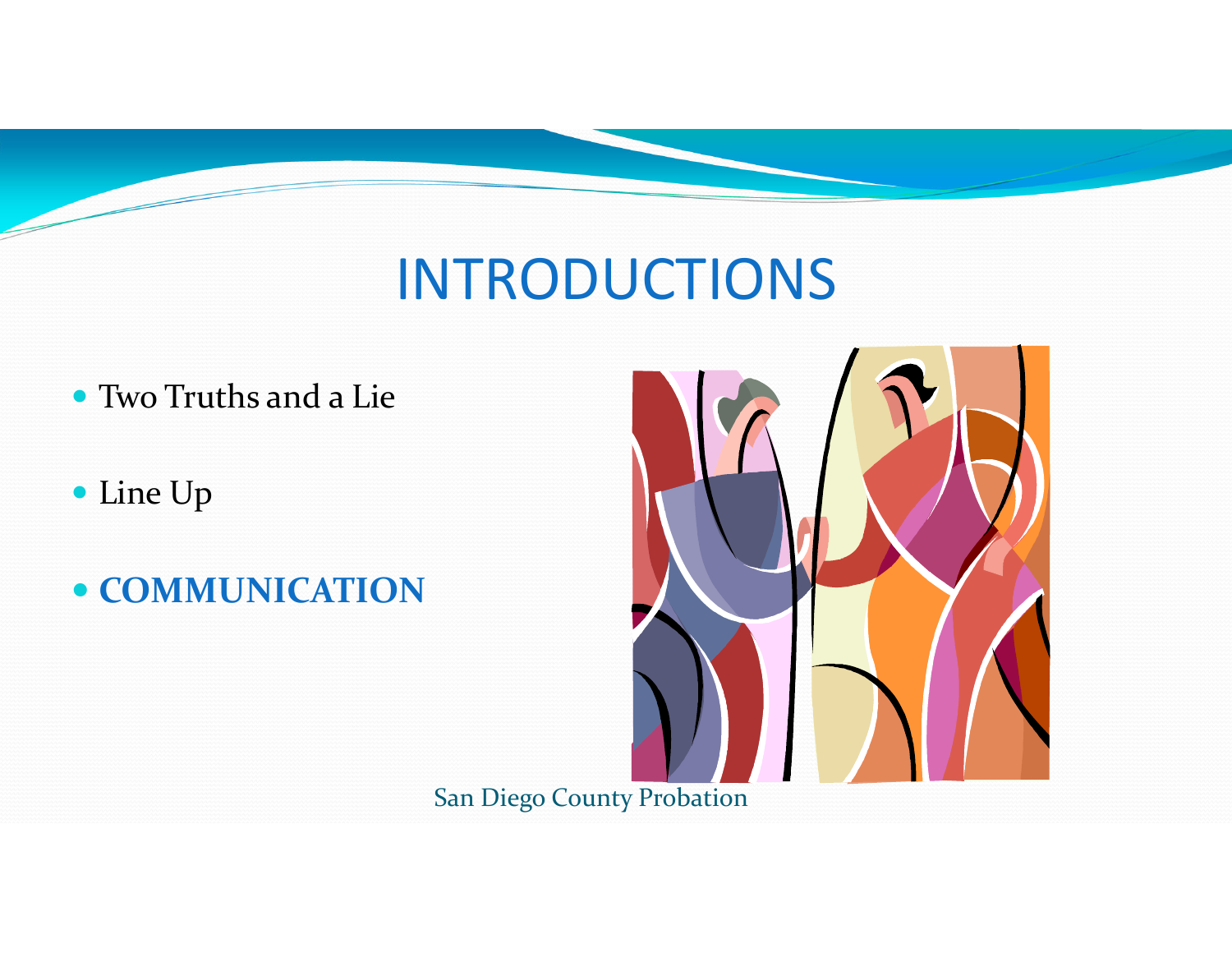What is Motivational Interviewing?

"A directive, client‐centered counseling style for helping clients explore and resolve ambivalence about behavior change."

William R. Miller, 1991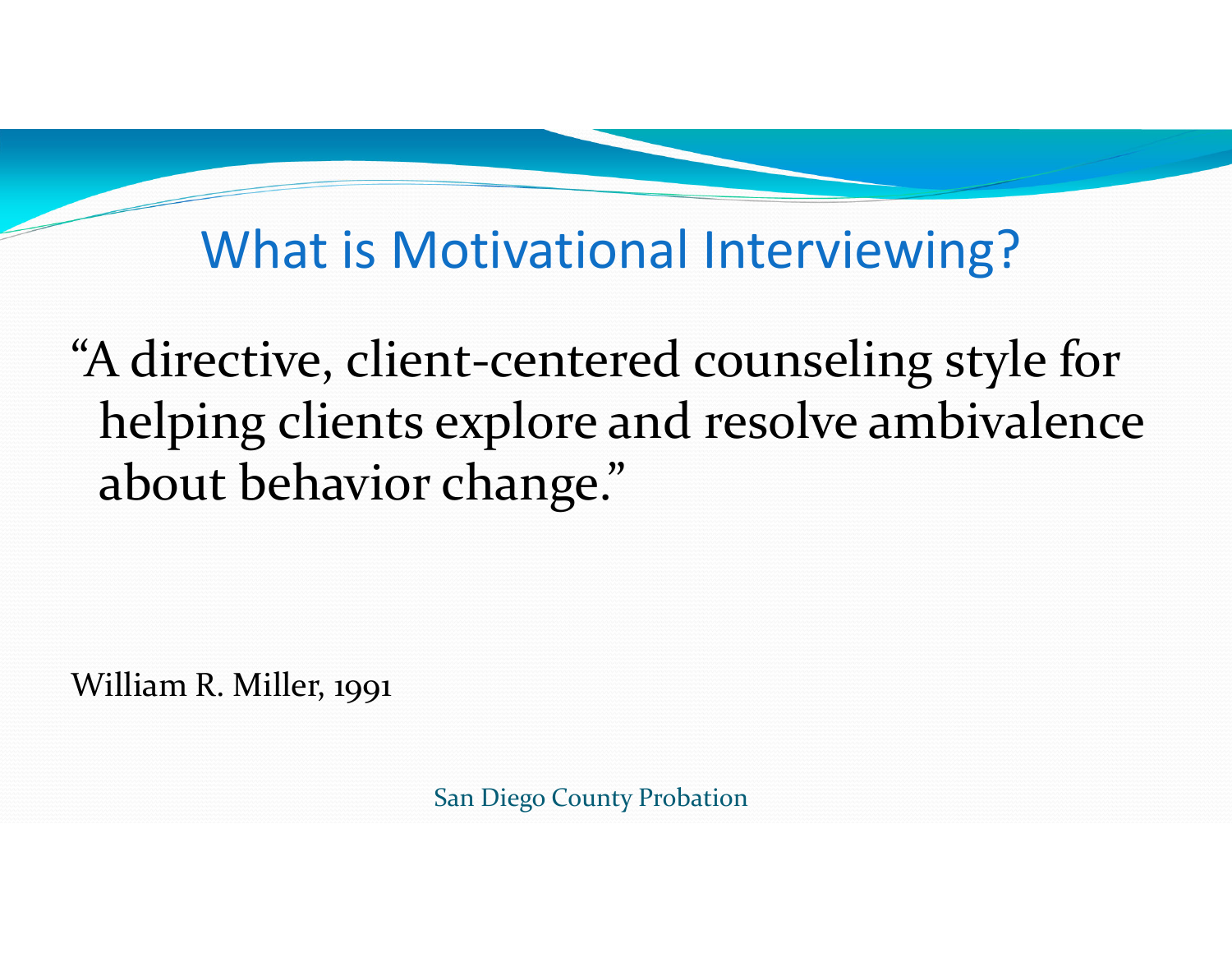### Benefits of Motivational Interviewing

- Provides <sup>a</sup> model for the process of change
- Reframes "denial" as "ambivalence"
- Shows the counselor how to manage ambivalence about change
- Identifies client motivational structure
- Correlates with compliance

Miller and Rollnick (1991), "Motivational Interviewing", Guilford Press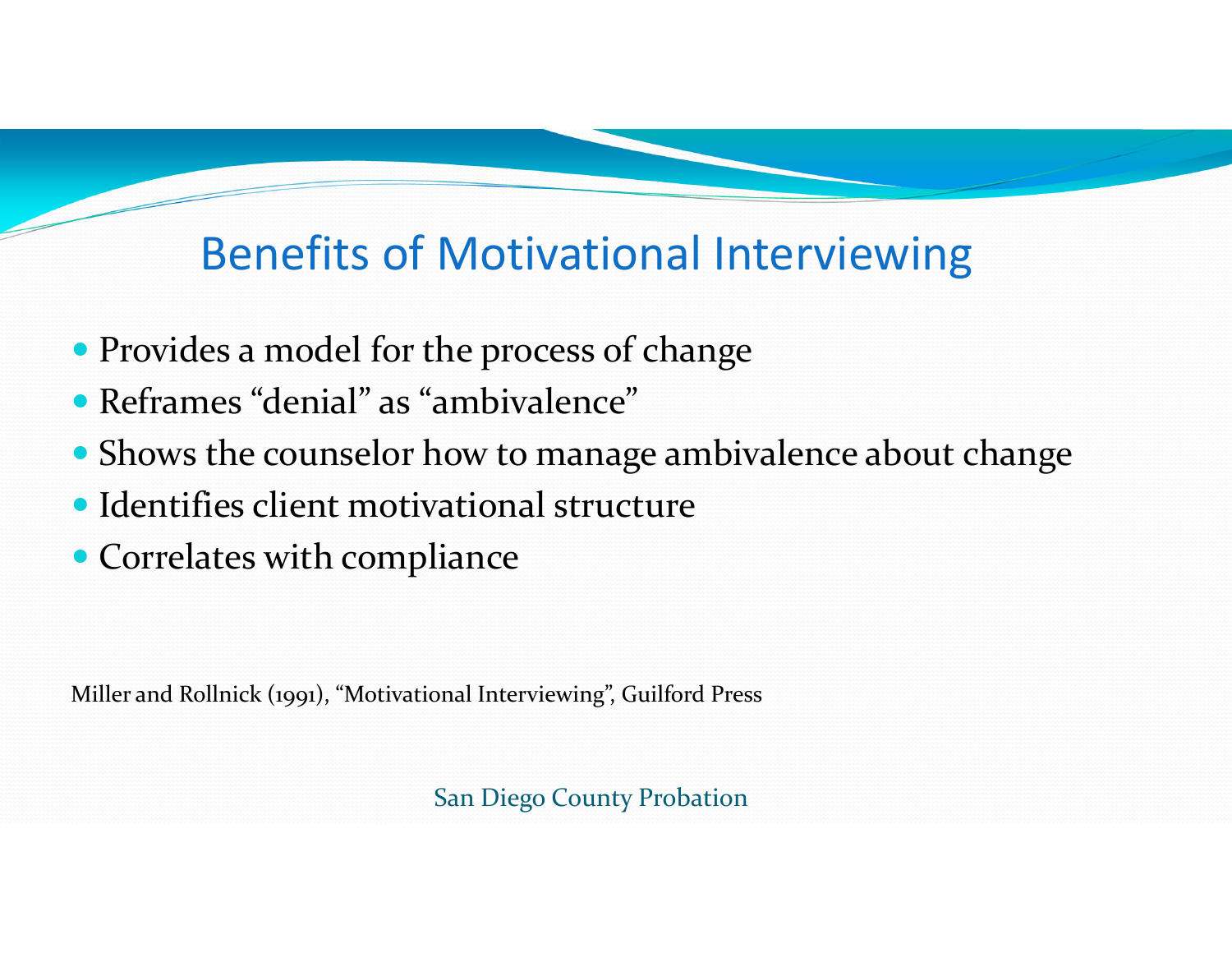### Keep In Mind…

- Engagement is the key
	- Coercing or mandating will not result in successful or sustainable behavior change. You must have engagemen<sup>t</sup> and motivation.
- MI can be used in <sup>a</sup> variety of situation and is especially useful in lowering resistance and increasing cooperation/engagement when people come in guarded, angry, or frustrated.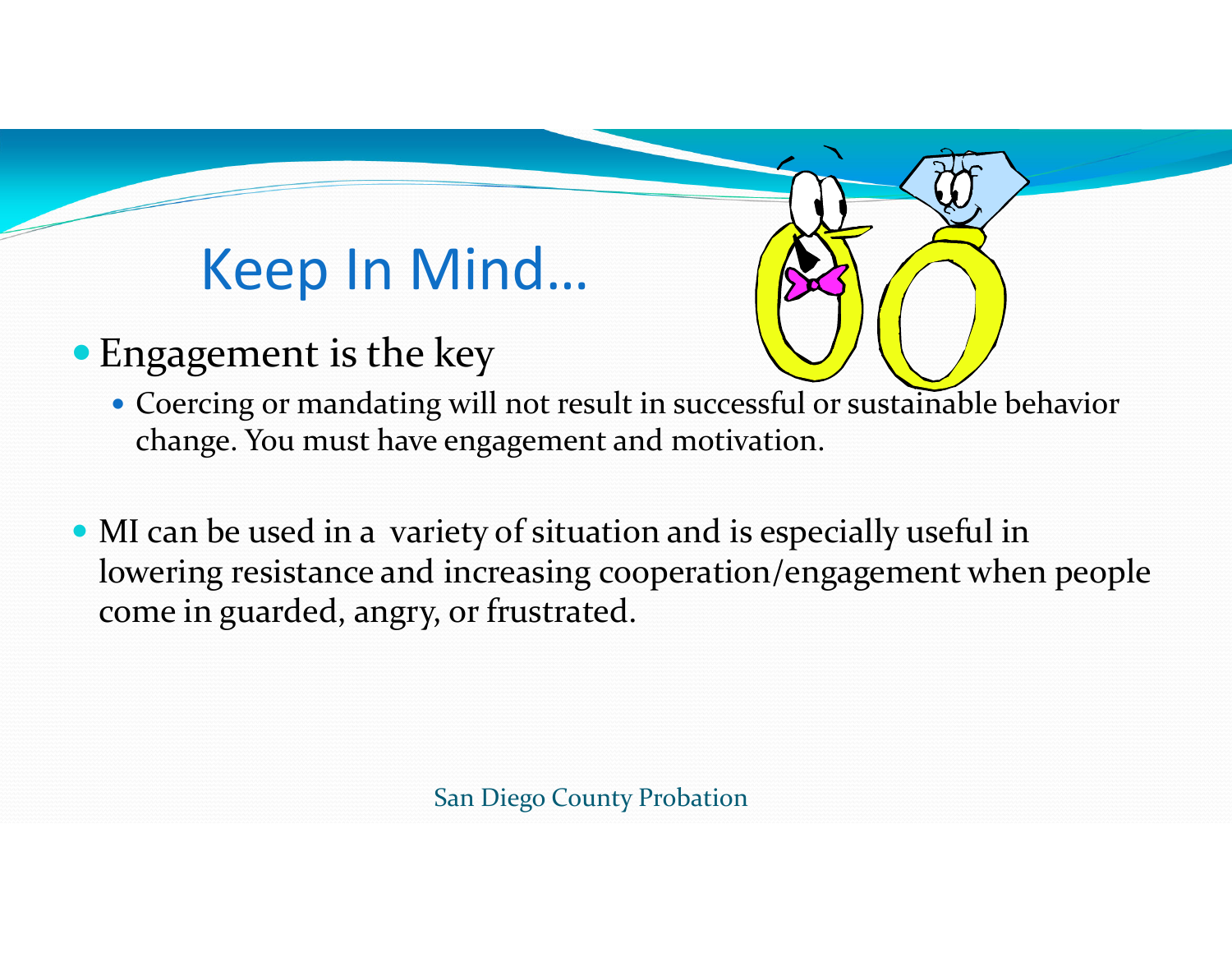#### Fundamental MI Interviewing Techniques

## **OARS**

•Open‐ended questions

•Affirmations

•Reflections

•Summarizations